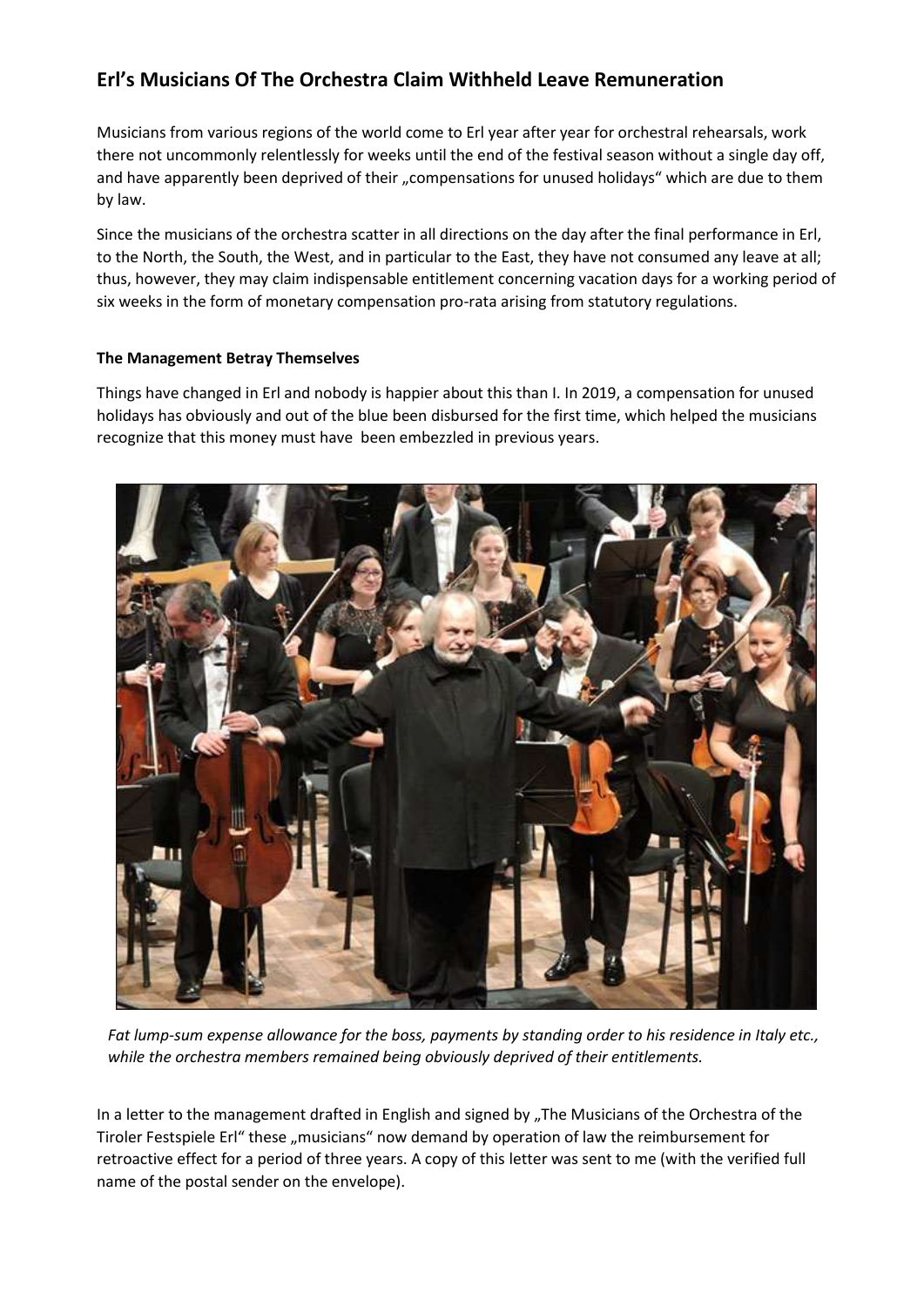So far, the Tiroler Festspiele Erl have evidently tried to undermine the musicians´, mandatory claim" – as the wage and social dumping law puts it  $-$  by formulating in their contracts that "all labour demands are compensated for the full period of time in the gross salary". Such arrangements that impair the rights of the musicians are inadmissible even though they were subscribed by them. A specialist for labour law validated my assumption that there is simply no scope for defrauding. No matter what area employees come from, their employment here is subject to Austrian law.

2019-07-12 Tiroler Festspiele GmbH Mr. Mag. Andreas Leisner Mrs. Mag. Natascha Muellauer Muehlgraben 56a 6343 ERL To whom it may concern. In the contracts which have been concluded since 2016 between the Tiroler Festspiele Erl GmbH and the musicians of the orchestra the "holiday regulations" were referred to in accordance with the law: "Hinsichtlich des Urlaubes gilt das Urlaubsgesetz in der jeweils gueltigen Fassung". We politely recall that the legal consumption of the holidays of the orchestra musicians of the Tiroler Festspiele Erl had apparently not been possible in the past productions, and therefore had obviously never been consumed. Since 2019 it is now clearly stated in our contracts that "a holiday consumption of the employee during the season of the festival is not possible". Therefore the holiday entitlement has been disbursed. We thank you for that. In the years before, however, this had apparently been forgotten: since 2016 we have never received any extra financial compensation for the holiday consumption. We may hereby request that this entitlement for the past years shall retroactively be compensated according to the law and paid out within the next monthly reference, no later than by the end of July 2019. The musicians of the Orchestra of the Tiroler Festspiele Erl (Copy to: Mr. Marcus Wilhelm, dietiwag.org)